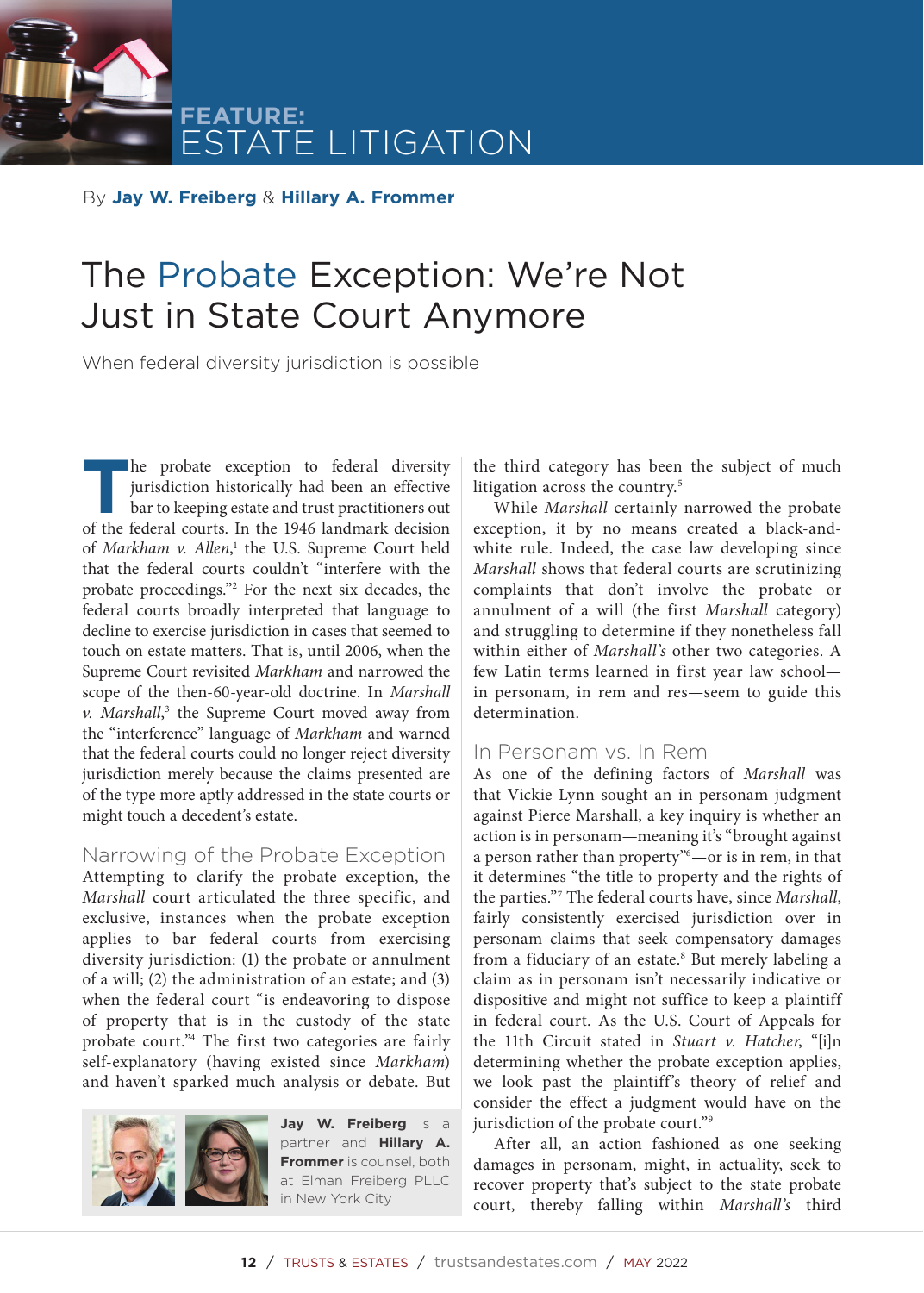

category and triggering the probate exception. Several cases are instructional.

In *McKie v. Estate of Dickenson*, <sup>10</sup> the Eastern District of New York found that what the plaintiff really sought was to recoup estate assets by holding the defendant personally liable for acts taken in his fiduciary capacity. It stated:

even though plaintiff styles his claims as seeking *in personam* damages from defendants in their individual capacities, the court concludes that the gravamen of plaintiff's claims in Counts IV-IX is that defendants obtained assets based on defendant Charles Kornegay's illegitimate designation as administrator of the decedent's estate and defendant Kornegay's actions as administrator of the estate…. [P]laintiff ultimately seeks to disgorge funds from the decedent's estate, not recover damages from defendants personally and, in doing so, undo actions already taken by the Surrogate's Court.<sup>11</sup> [Italics in original.]

Accordingly, the federal court declined to exercise jurisdiction.

Similarly, in *Three Keys Ltd. v. SR Utility Holding Co.,*12 the Third Circuit, citing *Marshall*, determined that, at its core, the complaint didn't ask the court to determine whether a particular asset belonged to an estate, but rather, a specific determination of the plaintiff's interest in estate property and a distribution of those assets. The court stated:

On the surface, these claims seek to impose liability against the Defendants as legal persons, which would call for *in personam* jurisdiction. However, not only does [plaintiff] seek as relief the distribution of probate property, [plaintiff] also seeks a determination that its interest in SR Utility shares and dividends is superior to the interest of the Estate. Each of these claims, whether characterized as an *in personam* action or not, requires the District Court to 'endeavor[ ] to dispose of property that is in the custody of the state probate court,' which is prohibited by the probate exception.<sup>13</sup> [Italics in original.]

The Third Circuit therefore affirmed the lower court's rejection of jurisdiction.

*McKie* and *Three Keys* demonstrate how the federal courts will look behind a pleading that is, elevating substance over form—to ensure compliance with the probate exception. In short, the probate exception precludes the federal court from determining a party's specific interest in estate property (which is in rem), but *not* from determining *whether* specific property is part of an estate (which is in personam). $14$ 

Whether there's any ongoing activity in the state probate court becomes a relevant factor.

### "Res" Issues

Another critical inquiry is what it means for the "res" to be "in the custody of the state probate court." Many courts have answered this by looking to whether the property at issue belongs to an estate (or testamentary trust), because an asset belonging to an estate is under the control of an executor who receives from the probate court itself their authority to take control over property.<sup>15</sup> As only those assets are subject to probate, the federal courts have consistently rejected the probate exception when the property at issue is owned by an inter vivos trust<sup>16</sup> or is itself a nonprobate asset, such as a joint account with the right of survivorship.<sup>17</sup> Although application of the probate exception is clearer in the context of estate assets, even then the analysis isn't straightforward.

Whether there's any ongoing activity in the state probate court becomes a relevant factor. Consider *Mercer v. Bank of New York Mellon, N.A.*, 18 in which the Second Circuit affirmed the district court's application of the probate exception and dismissal of the action. The plaintiffs sued two testamentary trustees, alleging that they had breached a contract and several fiduciary duties by making improper distributions. The complaint sought punitive damages, attorney's fees and a restoration to the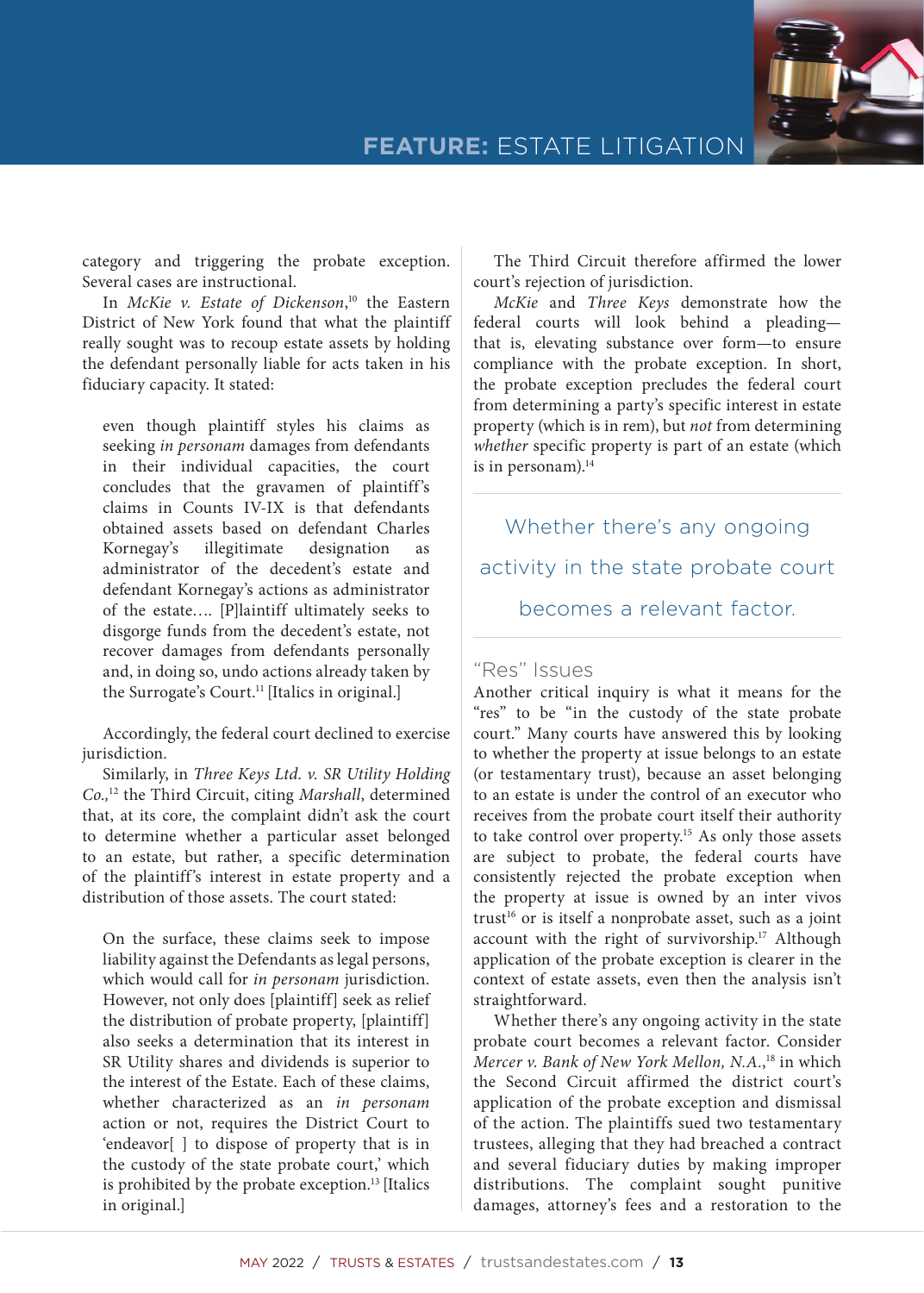

trust of the allegedly improper distributions. Two years before the plaintiffs brought that in personam action in federal court, however, they had petitioned the New York Surrogate's Court to remove the defendants as executors and testamentary trustees and to enjoin them from making further distributions. The Surrogate's Court had denied summary judgment and found that a trial on the removal petition was warranted. Noting the "extensive powers" of the Surrogate's Court, the Second Circuit determined that the trust property was indeed under the control of the Surrogate's Court, which precluded the district court from exercising jurisdiction.

Claims against an executor for breach of fiduciary duty, fraud and undue influence that had been routinely rejected by the federal courts could now possibly see the inside of a federal courtroom.

And recently, in *Glassie v. Doucette*, 19 the district court for the District of Rhode Island determined that the plaintiff's specific allegations against the estate's executor all boiled down to alleged mismanagement in the administration of the estate, which, the plaintiff claimed, diminished the estate's value and deprived her of the full value of her 10% share. Notwithstanding that the plaintiff brought claims against, and sought damages directly from, the executor, the court held that the probate exception applied because

. . . any calculation of damages requires precisely the kind of valuation and accounting that is within the exclusive province of the probate court, especially as probate remains open and there has been no final accounting. It is impossible to determine whether and to what extent [plaintiff's] ten percent share of the residual estate has been diminished without determining the present value of the estate and what the monetary impact has been of the various transgressions.20

In contrast, in *Wolfram v. Wolfram*, 21 the district court for the Northern District of Illinois declined to apply the probate exception and dismiss a complaint against an executor alleging breach of fiduciary duty, fraud, constructive trust and an accounting because the probate of the decedent's estate was closed and there was no other state court proceeding involving the property at issue. In fact, the court determined that the defendant's dismissal motion was "doom[ed]" by the principle that "if there never was a state court proceeding over the *res* or all state court proceedings involving the *res* have ended, then there is nothing to interfere with and the probate exception is inapplicable."<sup>22</sup> (Italics in original.)

In short, a federal court is more likely to apply the probate exception if there's ongoing activity in the state probate court and less likely to apply it if an estate has already been closed.

## Pros and Cons

As a result of *Marshall*, claims against an executor for breach of fiduciary duty, fraud and undue influence that had been routinely rejected by the federal courts could now possibly see the inside of a federal courtroom. But just because you *can* go to federal court (assuming you have complete diversity jurisdiction), should you? That, too is a factintensive inquiry that practitioners must undertake. There are pros and cons to litigating these issues in the federal court.

The speed with which the litigation will move might be an important consideration. Federal courts notoriously have tight discovery schedules and move cases quickly (the "rocket docket"). A fast-paced litigation might be just what you want in certain situations, such as when one of the parties is aged or in rapidly declining health. Another factor that could tip the scale toward federal court is the quality of the judges. Although it's true that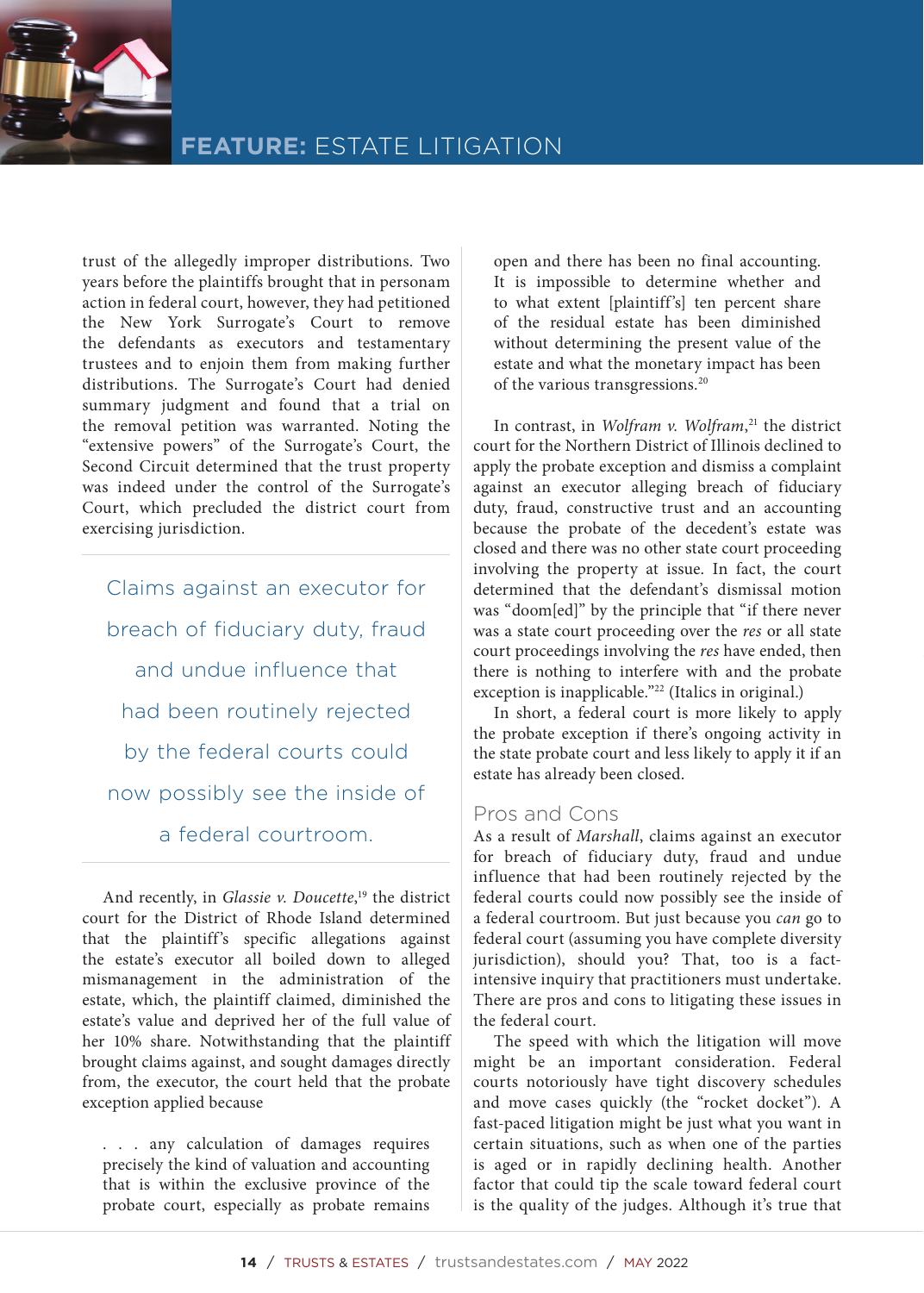

## **FEATURE:** ESTATE LITIGATION

the probate court judges are very familiar with the types of disputes that cross their benches, district court and magistrate judges are very knowledgeable when it comes to state law and generally issue wellreasoned decisions on issues such as breach of fiduciary duty and fraud.

On the other hand, a seasoned probate court practitioner will likely be more familiar and comfortable with the rules and unique practices of the state probate court than with the Federal Rules of Civil Procedure and local federal court rules. This might be particularly true when it comes to discovery. In New York, for example, the Federal Rules of Civil Procedure, and particularly the local rules of the Southern District of New York, have specific guidelines for initial disclosures, interrogatories, expert witnesses and depositions that don't exist in the New York Surrogate's Court. A lack of familiarity with these practices, or an affirmative desire to

proceed with the less stringent discovery practices of the Surrogate's Court, might well be reasons to want to remain in state court.

### Endnotes

- 1. Markham v. Allen, 326 U.S. 490 (1946).
- 2. Ibid., at p. 494.
- 3. Marshall v. Marshall, 547 U.S. 293 (2006). This was the infamous case involving Vickie Lynn Marshall, otherwise known as Anna Nicole Smith, against Pierce Marshall, the son of Vickie's late husband, J. Howard Marshall, in the Federal Bankruptcy Court.
- 4. Ibid., at pp. 311-312.
- 5. This third category isn't necessarily new. Indeed, seven years before Markham, the U.S. Supreme Court held, in Princess Lida of Thurn and Taxis v. Thompson, 305 U.S. 456 (1939), that the federal court lacked jurisdiction over an action concerning the administration of a trust that had been previously brought in the state court and that sought the same relief. The court stated "[t]he Common Pleas Court could not effectively exercise the jurisdiction vested in it, without a substantial measure of control of the

# **More than** your go-to news source.

PBS is a mission-driven nonprofit that's delivered on its promise to inspire, educate and inform the American people for more than 50 years. Your clients can achieve their philanthropic and financial goals by joining us in this mission.

To help your clients realize their personal goals through their estate plans visit pbs.org/foundation or call (703) 739-5051.



MAY 2022 / TRUSTS & ESTATES / trustsandestates.com / **15**

**WASHINGTON**